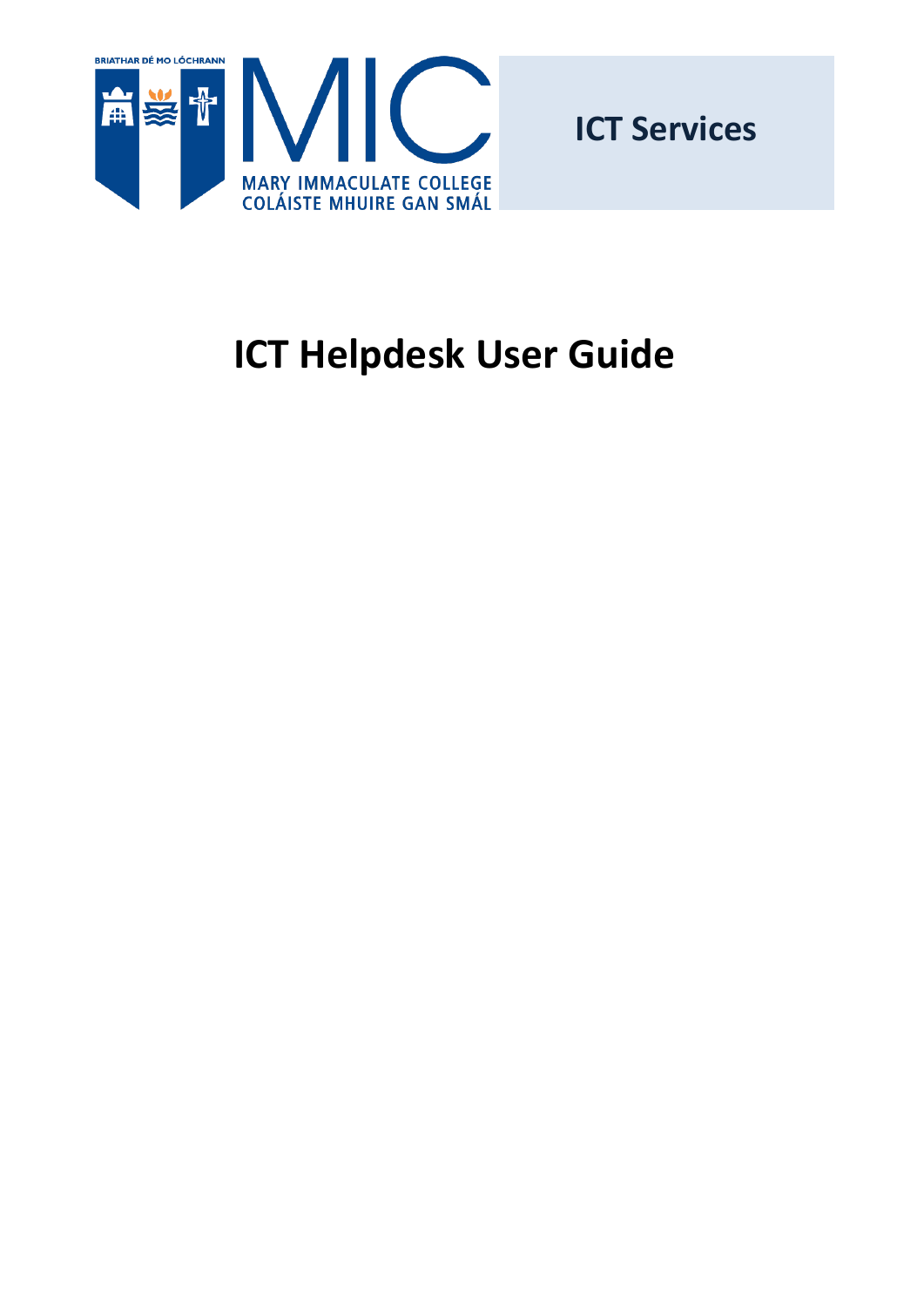

## **ICT Services**

## Contents

| 1. |  |
|----|--|
|    |  |
|    |  |
|    |  |
| 2. |  |
| 3. |  |
| 4. |  |
|    |  |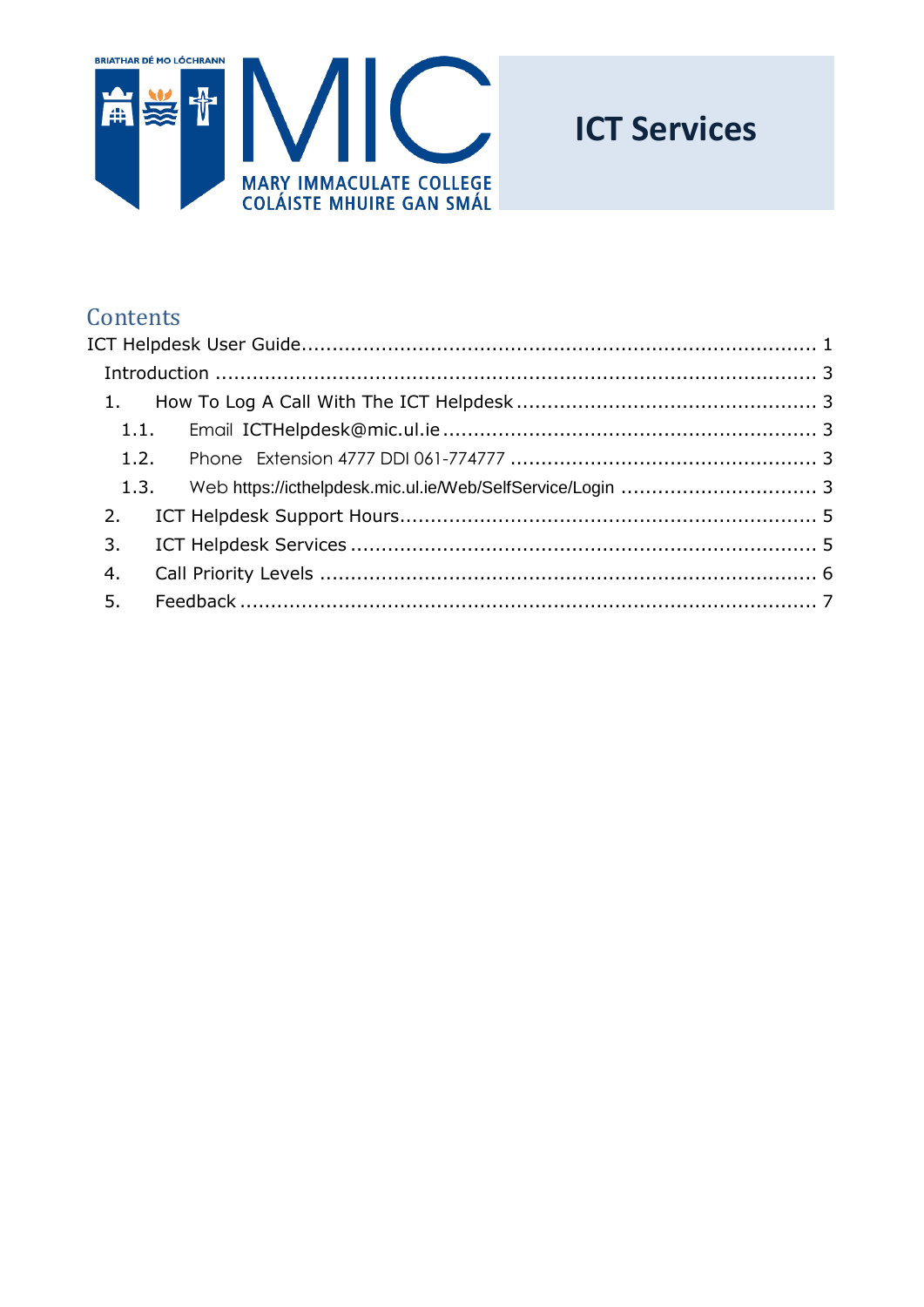

#### <span id="page-2-0"></span>**Introduction**

The Mary Immaculate ICT Helpdesk has been established to meet the needs and requirements of all users (Staff & Students) on any ICT related issues, incidents or problems.

This guide describes the key processes and procedures for the ICT Services, ICT Helpdesk and covers all aspects of its operations.

### <span id="page-2-1"></span>**1. How To Log A Call With The ICT Helpdesk**

There are three ways to log calls with the ICT Helpdesk

- <span id="page-2-2"></span>**1.1. Email [ICTHelpdesk@mic.ul.ie](mailto:ICTHelpdesk@mic.ul.ie)**
- <span id="page-2-3"></span>
- <span id="page-2-4"></span>
- **1.2. Phone Extension 4777 DDI 061-774777 1.3. Web <https://icthelpdesk.mic.ul.ie/Web/SelfService/Login>**

The following page shows some Guidelines when logging a call to the ICT Helpdesk via the above methods.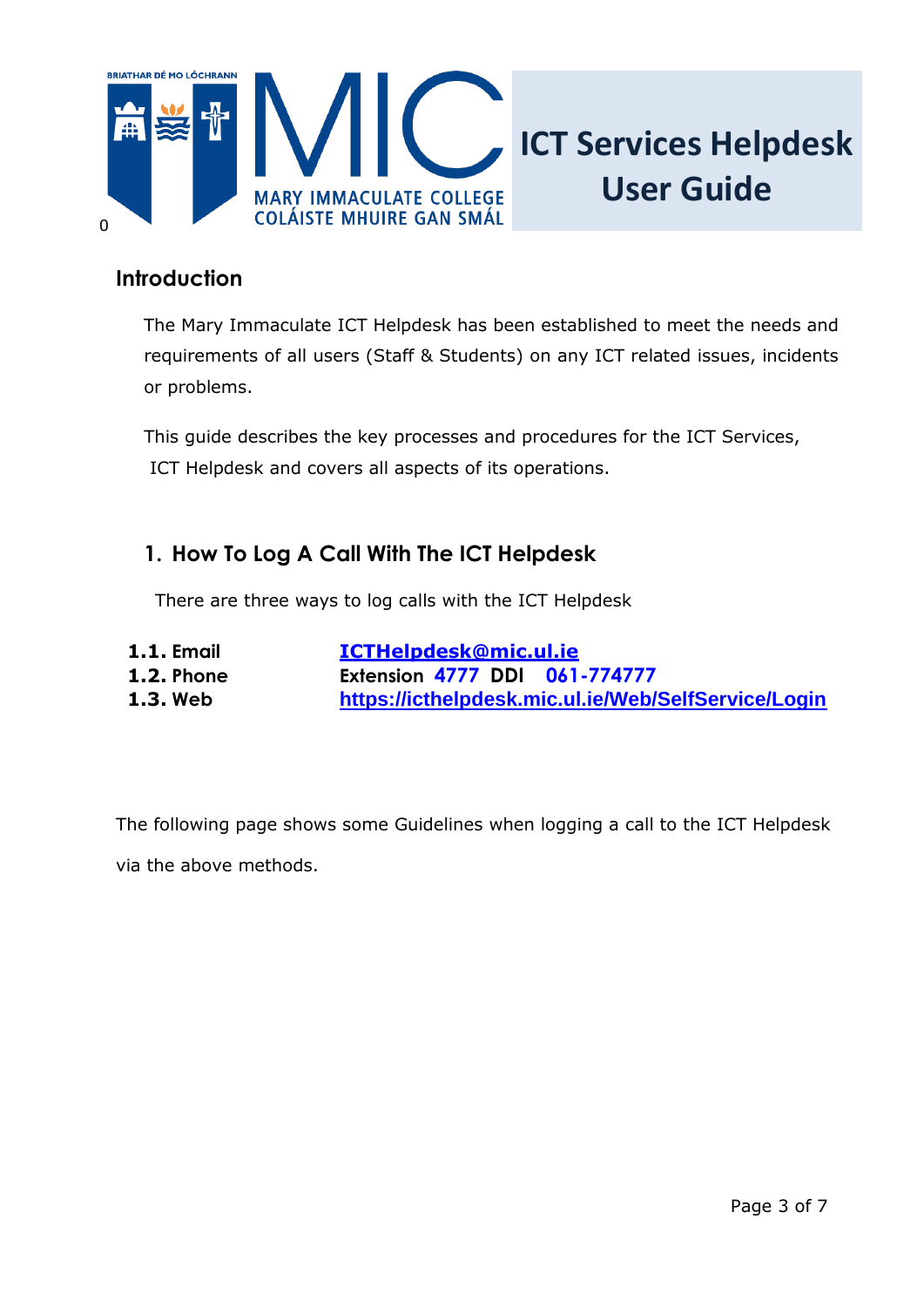

Call logging via Email - Please ensure that you provide the following information:

- Name
- Contact number
- Department / Course
- Username
- Description of the problem or request
- Priority (if any)
- Any other details that you think may be necessary to the call

Call logging via Phone - Please ensure that you provide the following information:

- Name
- Contact number
- Department / Course
- Description of the problem or request
- Priority (if any)
- Any other details that you think may be necessary to the call

Call logging via Web - Please ensure that you provide the following information:

- **Summary**
- Call Back number
- Specific description of the problem / error or request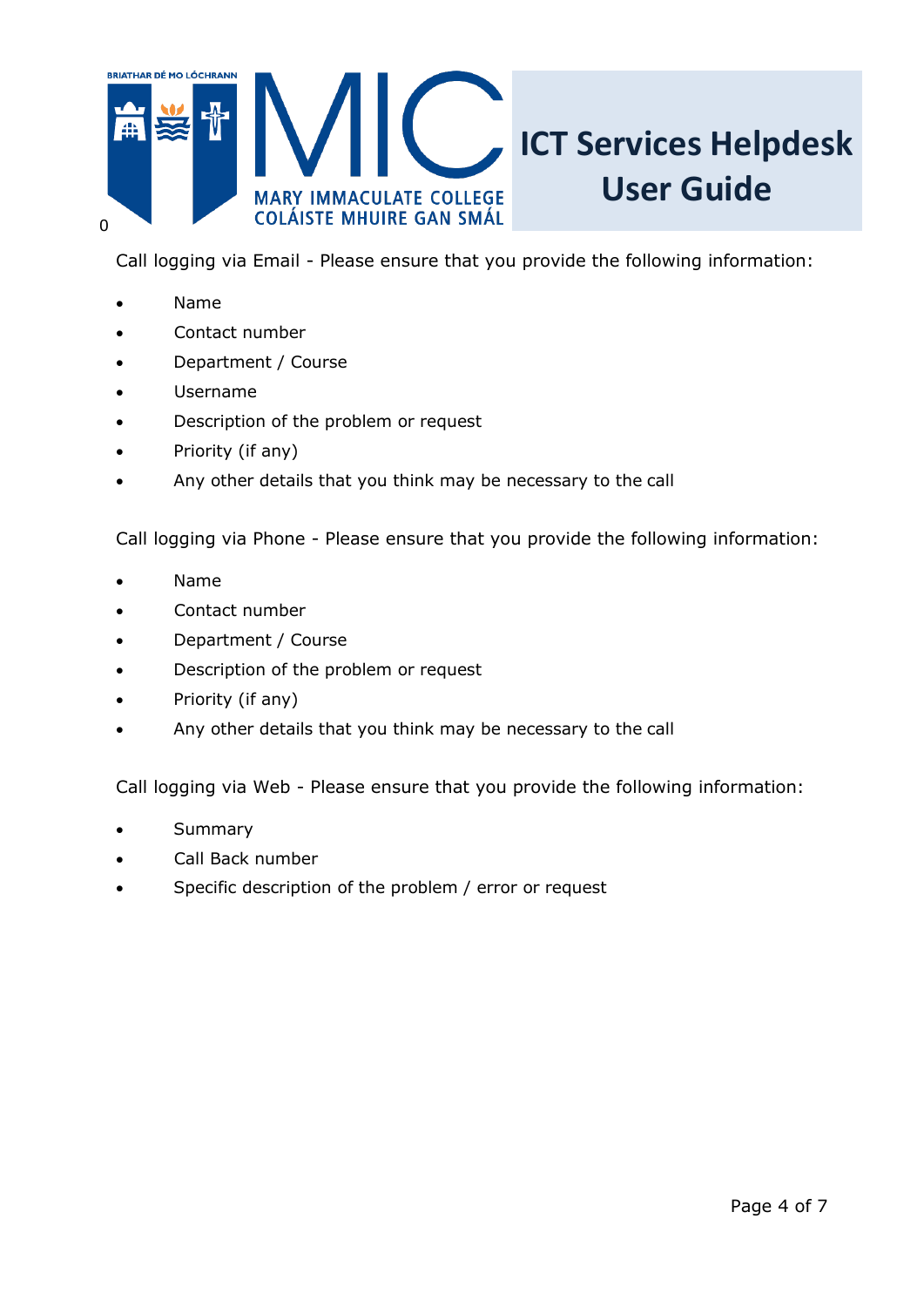

## <span id="page-4-0"></span>**2. ICT Helpdesk Support Hours**

The ICT Services ICT Helpdesk is available during the following hours:

## **Monday TO Friday FROM 9am to 5pm**

**After Hours:** Calls can be logged outside of these hours via email message and the [Self Service web link.](https://icthelpdesk.mic.ul.ie/Web/SelfService/Login) Call log tickets will then be created on our call logging system and assigned to the relevant technician.

## <span id="page-4-1"></span>**3. ICT Helpdesk Services**

The ICT Helpdesk provides support in the following areas, but not limited to:

- User Account Creation / Password Issues & Resets
- Email Account Creation
- PC / Printer / Laptop / Other Hardware Issues
- Office 365 issues
- Moodle
- Network Services
- File Shares & Permissions
- Software Installation & Management (Microsoft & other specific)
- Hardware requests (e.g. PCs, printers etc.)
- Webmail issues
- Printer Consumables
- Internet & Wireless Access
- Operating System Upgrades & Updates
- Lecturenotes
- **Antivirus**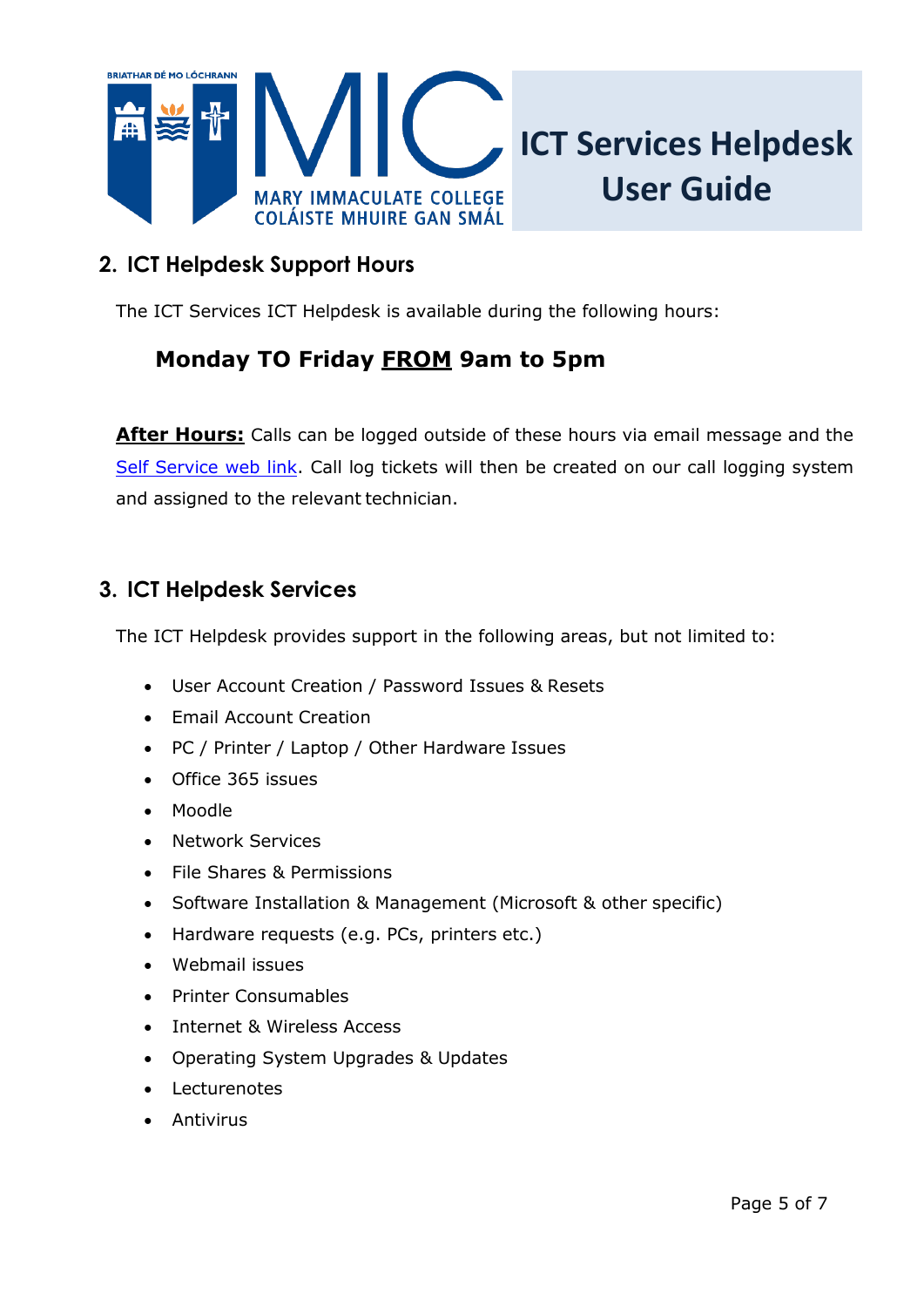

## **ICT Services Helpdesk User Guide**

## <span id="page-5-0"></span>**4. Call Priority Levels**

The ICT Helpdesk will make every effort to resolve issues at the time of the call. ICT Services staff will assign priorities for all requests that were not resolved at the time of the call. The Priority Levels assigned to any call / incident should reflect the impact that the problem has on its related user.

Below, see details of the priorities with their definitions and some examples:

| <b>Priority</b> | <b>Definition</b>                                                                           | <b>Examples</b>                                                                                                                        |
|-----------------|---------------------------------------------------------------------------------------------|----------------------------------------------------------------------------------------------------------------------------------------|
| Critical        | Widespread service is unavailable                                                           | • Network connectivity and<br>servers down for entire campus<br>• Email down on campus                                                 |
| Urgent          | Business requirements cannot be<br>met under current operation                              | • Staff member's computer is<br>down, preventing them from<br>urgent work<br>• Password issue (user cannot<br>Login to do urgent work) |
| High            | Critical service impacted : Daily work<br>impaired and user not able to<br>function         | • Software application(s) will<br>not work<br>• Problem with access to shared<br>drives<br>• Multiple user printer(s) down             |
| Medium          | Require new functionality                                                                   | • Equipment moves or changes<br>• New PC / printer / software<br>application / user & email<br>accounts to be ordered /<br>created     |
| Low             | Non-critical service impacted: Daily<br>work impaired but user is still able to<br>function | • Software application not<br>working<br>• Problem with access to shares<br>etc                                                        |
| Project         | Project Work                                                                                | • Any Project Work                                                                                                                     |